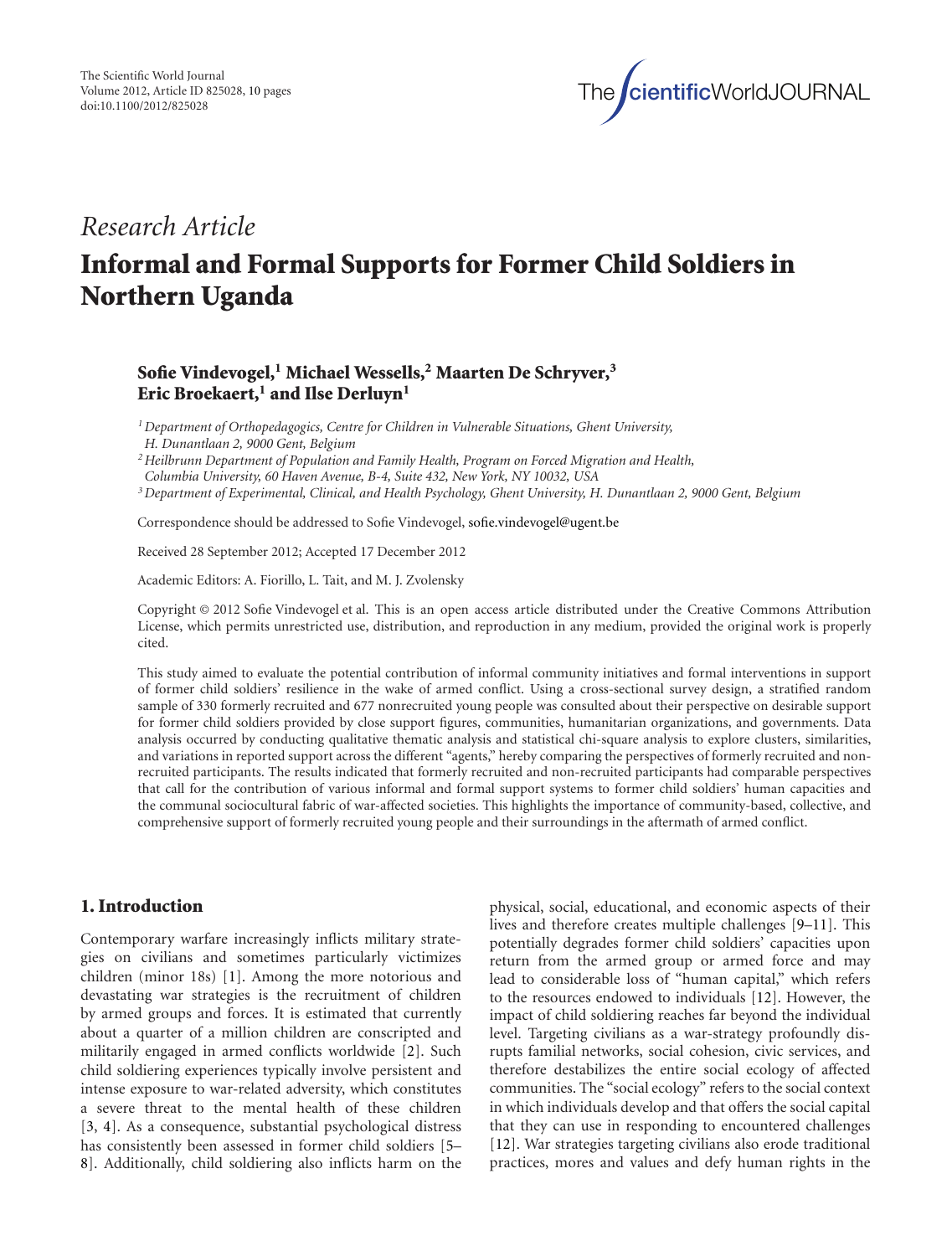affected community, thereby rupturing the "cultural capital," that is, the resources emanating from cultural and moral frameworks [12–16]. These multiple and intersecting ways in which child soldiering impinges on the psychosocial well-being of formerly recruited young people bring along implications for their transition from military to civilian life and for desirable support in the aftermath of the child soldiering episode [17–20].

These implications have been incorporated into the Psychosocial Working Group (PWG)'s conceptual framework for psychosocial intervention in complex emergencies [12]. This framework forms an integration of resource-based approaches (e.g., conservation of resources theory [21, 22]) and social ecological approaches to child development (e.g., ecological systems theory [23]). The PWG theoretical framework delineates how people and communities at large deal with potential or actual loss of human, social and cultural capital in complex emergencies. When facing loss of such resources, people strive to maximize gain and to minimize loss in order to obtain and preserve resources that help in dealing with chronic and acute challenges [21, 22]. As such, formerly recruited young people may seek to reactively repair the damage caused by child soldiering and to proactively protect their resources against the possible cascading demands that are associated with its aftermath. Through the use of such resources, many former child soldiers are able to maintain or regain well-being despite the unpromising circumstances, in a process which is termed "resilience" [24]. Hereto, they actively engage to gain support for the extant resources and create new, supplementary resources [25]. Additionally, when confronted with an adversity such as armed conflict, affected communities tend to strengthen their informal support systems and to actively engage in self-help processes to address the challenges in their situation [12, 26]. In this process, a myriad of resources is employed and socially exchanged to counter the inflicted harm and to proactively bolster one another's well-being [21, 22]. Thus, agents in the environment are mediating the individual's access to supplementary resources in the collective resource pool. This points to the important intersections between individual and collective processes in response to the potential or actual demands associated with child soldiering and war at large. These indigenous sources and processes of support that communities use to enable well-being of their members is referred to as "community resilience" [12, 27, 28]. It is expected that by virtue of community resilience and the presence of these indigenous resources, the majority of former child soldiers is able to maintain or regain well-being [28].

All this raises questions concerning the role that formal support systems, such as governmental agencies and nongovernmental organizations, must fulfill and the necessity and complementarity of their services in conjunction with those already provided by informal support systems. The initiation of formal support in (post-)conflict settings often follows the assumption that the informal support systems have insufficient resources or engage insufficiently in resource exchange processes to deal with the formidable harm inflicted on them [12, 20]. By doing so, programmatic

responses risk disregarding the remarkable resourcefulness and resilience of war-affected individuals and their communities [12, 20]. While there is a consensus that the availability of indigenous resources and supportive responses is far from antithetical to the need for professional interventions [28], different perspectives exist on the desirable focus areas, methods of operation and position to take when intervening in war-affected areas. This study aims at addressing this issue through consulting former child soldiers' perspective on what different agents could ideally do to support them in the aftermath of their child soldiering experience. It is expected that what is proposed as desirable support covers a broad range of domains and is accounted for by different "agents" that are either informally or formally involved. Since resilience is largely dependent on the response of the environment and the extent to which agents in this environment invest and exchange resources [12, 29], it is also important to know whether the environment acknowledges and endorses the agents' supportive role towards former child soldiers. As an initial attempt to explore the views of close support figures, this study examined the perspectives of former child soldiers' age mates with regard to what different agents should do to support formerly recruited young people. Since former child soldiers frequently were found to be stigmatized [5, 30–32], the hypothesis seemed plausible that their age mates tended to think that formerly recruited youths themselves are to blame for their situation, which therefore they should resolve on their own with little support from environmental agents.

#### **2. Methods**

This study is part of a larger mixed-method research project conducted between October and December 2010 in the Lira district of northern Uganda. This area is currently in transition after two decades of a complex armed conflict in which the Lord's Resistance Army (LRA) forcibly recruited thousands of minors as child soldiers [5]. The aim of the research was to assess challenges and resources in the transition of formerly recruited young people, whereby this study specifically aimed to enhance the understanding of how different agents can contribute to this transition and eventually to well-being in the wake of child soldiering. Hereto, the study took a contextually grounded, participatory approach that was approved by the Ethical Committee of the Faculty of Psychology and Educational Sciences of Ghent University.

*2.1. Participants.* To create a stratified random sample, the District Education Office's overview of schools in Lira district was used to select six secondary schools and for each school two adjacent villages in urban, periurban, and rural areas. The age range of 12–25 years was determined to include youth that were at the time of the LRA insurgency most likely to be among the young people that the LRA targeted for recruitment. In the villages, the out-of-school youth in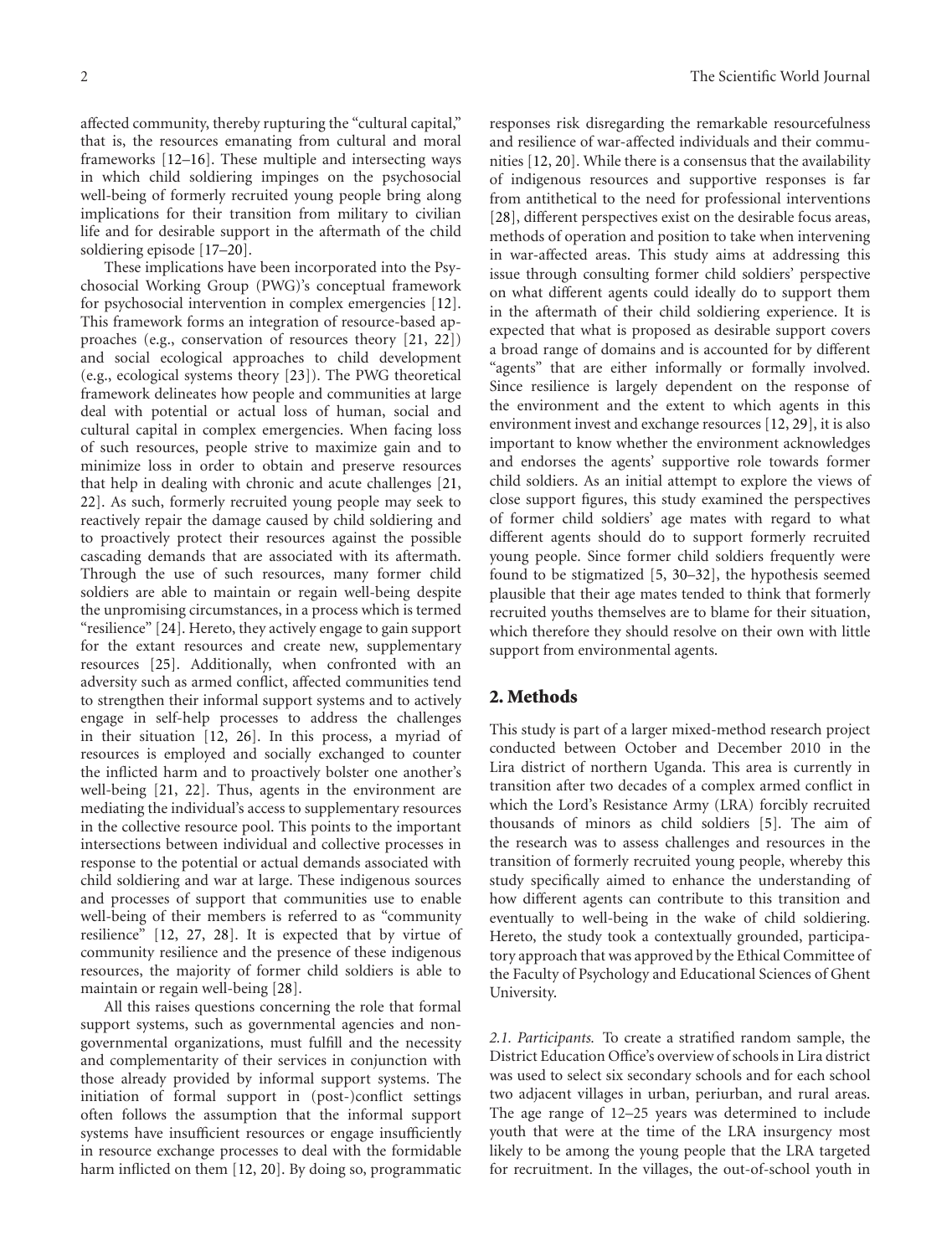this age bracket was invited to participate. In the schools, the students of classes Senior 2 and 3 of the O-level were considered to be the best age-match, given that in the lower level a diversity of ages was represented and that the higher level showed a considerable frequency of drop-outs. This resulted in a sample of 1008 Ugandan youths, of whom about a third had formerly been recruited by the LRA (one participant did not disclose his status).

*2.2. Procedure.* In cooperation with community leaders and school principals, a plenary meeting was organized in each village and school to disperse information necessary to make an informed decision on participating in this study. This information mainly included the purpose and procedure of the study, the possibilities and consequences of refusal or withdrawal from the study, and the availability of psychosocial support during or subsequently to the study. The written informed assent or consent was obtained from all participants. Collecting consent of legal guardians of minors was hindered by them living separately and often far apart. The participants did not receive any compensation for their participation in this study.

A cross-sectional survey questionnaire with mainly open-ended questions was administered. This questionnaire firstly consisted of sociodemographics of the participants, including age, gender, district and location of residence, occupation, religion, household composition, and former child soldiering experiences. Secondly, it contained openended questions on what different agents could do to support formerly recruited young people in their transition from military to civilian life. The questions were carefully designed by the bicultural research team to ensure inclusion of the most relevant informal and formal agents (i.e., themselves, family, friends, community, organizations, government) and ease of understanding (e.g., What can they themselves do? What can their family do?). "Family" referred to the nuclear and extended family members; "friends" consisted of intimate friends, age mates and classmates; "community" referred to the people who are linked by social ties and the geographical location, including neighbors, social groups and local cultural, religious and political leaders; "organizations" included charitable, non-governmental and United Nations agencies; and "government" referred to national and international government bodies. Rules were made concerning how to communicate and translate this additional information, which was orally disseminated to the participants.

The in-school participants and out-of-school participants with sufficient literacy skills individually administered a written version of the questionnaire in English (the official language of education), while the researcher and a trained bilingual research assistant remained available. For out-of-school participants with limited literacy skills, the questionnaire was in interview format administered orally by the researcher and simultaneously translated on-site into Lango (the native language of the region) by trained bilingual research assistants. These interviews took place individually in a confidential setting.

*2.3. Data Analysis.* The answers were analyzed and divided into meaning units, whereby those that were conceptually identical were merged and each unique meaning unit received a different numerical code. This procedure resulted in composite lists of the reported unique items per agent. The analysis of these items was based on the Psychosocial Working Group (PWG)'s conceptual framework for psychosocial intervention in complex emergencies, which incorporates an integration of the original conceptual framework discerning the main domains of resources (i.e., human capacities, social ecology, culture and values) [12] and empirical elaboration of this framework defining key subdomains of resources in northern Uganda [33]. The thematic analysis was done by two blinded researchers to minimize errors in categorization. Using the software application for qualitative data-analysis Nvivo, the items were thematically analyzed and categorized according to the conceptual framework. Subsequently, cluster analysis by coding similarity was performed to visualize patterns in coded items across the agents, in order to determine the similarity of item allocation over the different agents. Jaccard similarity coefficient was calculated. Further statistical analyses were conducted in SPSS 20. Descriptive statistics were used to represent the sociodemographic characteristics of the sample and the allocation of the categorized items over the resource (sub-)domains for each agent. Chi square analysis of the data allowed to explore similarities and variations in reported resources across the different domains and agents, comparing between formerly recruited and non-recruited participants. The significance level was set at 0.01, to reduce the chance of Type I-error but still allow exploratory testing.

#### **3. Results**

The subsample of 330 formerly recruited participants comprised 201 (60.91%) males and 129 (39.09%) females, with an average age of  $17.04$  (sd =  $2.31$ , range =  $12-25$ ) years. The median duration of their recruitment in the LRA was 348.50 (*<sup>m</sup>* <sup>=</sup> <sup>564</sup>*.*79, sd <sup>=</sup> <sup>752</sup>*.*74, range <sup>=</sup> 1–6570) days. The greater part of them had escaped ( $n = 242, 74.46\%$ ) on average 5.57 ( $sd = 1.88$ , range = 1–10) years ago. A majority of 225 (68.2%) participants originated from Lira district, others resided here for familial, economic, or educational reasons. Most of them lived in a rural  $(n = 155, 47.26\%)$ or periurban ( $n = 118, 35.98\%$ ) village, while the minority lived in town ( $n = 37, 11.28\%$ ) or in a camp ( $n = 18$ , 5.49%). Most participants were attending school (*<sup>n</sup>* <sup>=</sup> 235, 71.21%). Of the out-of-school participants, the greater part engaged in farming activities (*<sup>n</sup>* <sup>=</sup> 46, 48.42%) or declared to have no occupation  $(n = 33, 34.74\%)$ . The subsample of 677 non-recruited participants consisted of 346 (51.18%) males and 331 (48.89%) females, with the average age of 16.54 (sd = 1.91, range =  $12-24$ ) years. They either lived in the same village or attended the same class as the formerly recruited participants in this study.

The cluster dendogram (Figure 1) shows a split between the items of formerly recruited individuals and the items of other agents. Among the other agents, the items of friends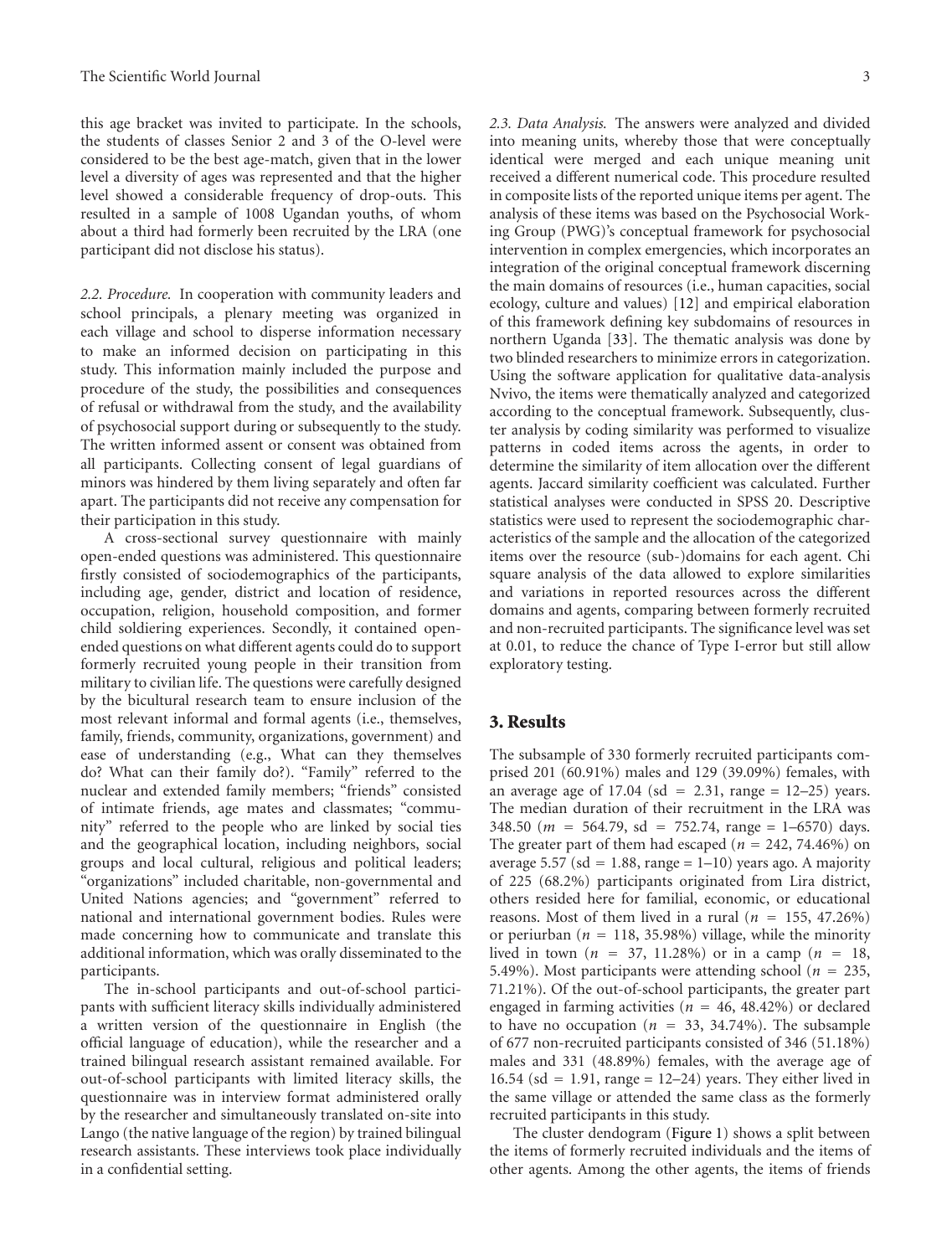

FIGURE 1: Agents clustered by coding similarity.

and family were closest related and so were those of the government and community  $(J = 1.00)$ . The items allocated to organizations were situated in between the items of family and friends on the one hand and the items of community and government on the other hand. However, the similarity metric shows that there was high similarity between the sample sets of all agents (range  $= 0.80 - 1.00$ ).

Table 1 and Figure 2 represent the allocation of support items per agent and per resource domain. Most items reported by formerly recruited participants pertained to support for "human capacities", in which "knowledge and skills", "livelihood", and "mental health" resources were most prevailing. The reported number of items pertaining to "human capacities" was quite high for all agents, but the highest number was reported for family and friends. Another large number of items referred to support for the "social ecology", including "social support", "social services and infrastructure", and "social connectedness" as the most common subdomains. Support to the "social ecology" was mostly assigned to the government, organizations and the community and the least to formerly recruited young people. The third resource domain consisted of "culture and values", in which, respectively, "human rights", "religious values", and "cultural practices" were to be supported mainly by formerly recruited youths, their families and friends. The least frequently occurring items were reported for "political" and "economic" resources in the "periphery", which were mainly assigned to governments and organizations.

This table and figure also show that formerly recruited adolescents were primarily recommended to strengthen their own "human capacity", by developing their "knowledge and skills", adhering to "religious beliefs", applying "mental health" strategies, and strengthening their "livelihood". To a lesser extent, they were also expected to contribute to the "culture and values" and the "social ecology" of their environment. The table and figure further seem to indicate that support expected from families, friends and communities diminished steadily from resources in "human capacities" to the "periphery". Families' largest contribution lies in the support of "human capacities"—specifically their children's "knowledge and skills", "livelihood", and "physical health"—and in the provision and promotion of "social support". Friends were mainly expected to contribute to "human capacities" by supporting the "knowledge and skills" and "mental health" of their friends, and also to the "social ecology" by facilitating their "social connectedness" and delivering "social support". The community's assignments were equally divided over the three core domains, and were more specifically oriented to support the "knowledge and skills" and "livelihood" of formerly recruited young

people, as well as "social support" and "human rights" issues in the community. The support functions assigned to organizations and the government mainly pertained to the "human capacities" and "social ecology" domains, but then diminished markedly for "culture and values" and the "periphery". Organizations were reported to make the largest contributions to "human capacities" by supporting the "livelihood", "mental health", and "knowledge and skills" of formerly recruited young people, and also to the "social ecology" by initiating "social services and infrastructure' and promoting "social support". The government's responsibilities were mostly defined in relation to the "social ecology", including the initiation of "social services and infrastructure" as well as "law and order", and in relation to the "human capacities", mainly the "knowledge and skills" and "livelihood" of formerly recruited youth. Table 2 gives an illustration of the most frequently reported items for all agents in each resource domain.

Table 1 and Figure 2 further depict the comparison between formerly recruited and non-recruited youth, showing seemingly similar patterns for both comparison groups. A few significant differences appeared. Firstly, families' support to "mental health" resources was esteemed higher by non-recruited participants. Secondly, non-recruited participants reported less support from friends for "human rights" resources. Thirdly, this group reported a lower contribution of organizations to "human capacities" in general and to "social support" resources. Fourthly, communities were less supposed to support "culture and values", and particularly "cultural practices". Lastly, they expected governments to deliver more support to formerly recruited youth's "livelihood", but less support to "social services and infrastructure" and to "human rights" issues.

#### **4. Discussion**

This study examined formerly recruited young people's perspectives on the potential contributions that diverse informal and formal support systems can make to their wellbeing in the wake of child soldiering. The results revealed that formerly recruited young people call for support on a variety of resource domains to which both informal and formal agents can make significant contributions. Required supports seemingly diminished from resources endowed to individuals to resources in the periphery. A plausible explanation is that those challenges and resources that are most directly related to one's well-being are often considered salient and therefore are more reported [21, 22]. Hence, the largest part of the recommendations refer to support for human capacities and more particularly for the former child soldiers' knowledge and skills, livelihood and mental health. When interpreting these most recommended types of support against the backdrop of the most pertinent challenges identified in our previous study [31], interesting parallels appear between the urge for support in "knowledge and skills" and "livelihood" resources to meet "training and skills-related" and "economic" challenges, and between support for "mental health" resources to meet "emotional"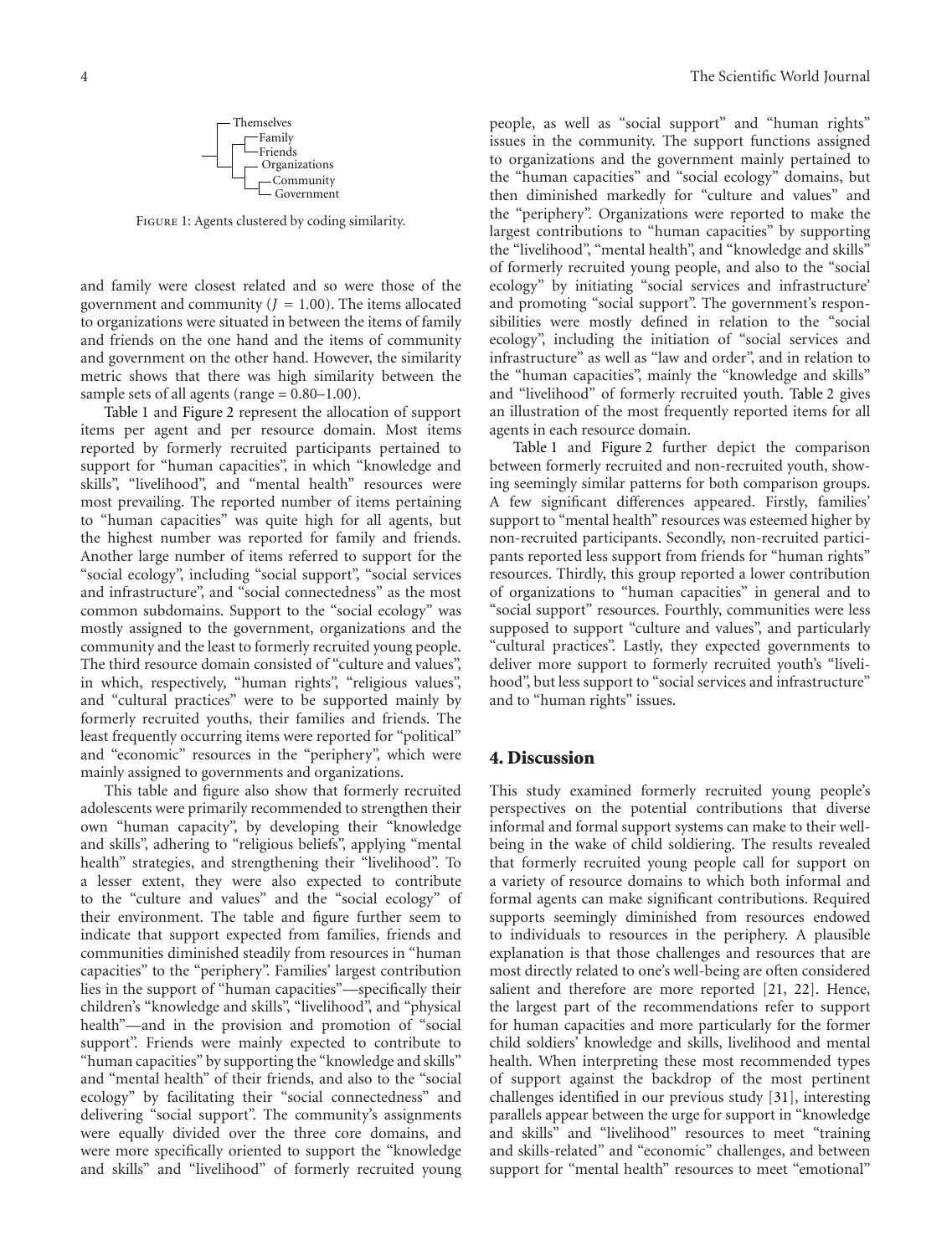|               | $x^2$                                                                   | 6.52                   | 5.42                                         | 0.02                            | 0.29                                           | $7.42***$                                                                                                  | 0.98                      | 2.84           | 1.90                                                                                                                                                           | 0.17                     | $7.00**$                           | 1.46                                                                                                                                                                                                                                                                                                                      | 0.03         | 6.20                      | 2.07                                                                                                                                                                                                                                                                                                                                                                                             | 1.13                      | $12.35***$     | 0.00                | 3.31                                                                                                                                                                                                                                                                                                                                 | 0.90                | 2.05                     |                                     |
|---------------|-------------------------------------------------------------------------|------------------------|----------------------------------------------|---------------------------------|------------------------------------------------|------------------------------------------------------------------------------------------------------------|---------------------------|----------------|----------------------------------------------------------------------------------------------------------------------------------------------------------------|--------------------------|------------------------------------|---------------------------------------------------------------------------------------------------------------------------------------------------------------------------------------------------------------------------------------------------------------------------------------------------------------------------|--------------|---------------------------|--------------------------------------------------------------------------------------------------------------------------------------------------------------------------------------------------------------------------------------------------------------------------------------------------------------------------------------------------------------------------------------------------|---------------------------|----------------|---------------------|--------------------------------------------------------------------------------------------------------------------------------------------------------------------------------------------------------------------------------------------------------------------------------------------------------------------------------------|---------------------|--------------------------|-------------------------------------|
| Government    | recruited<br>Non-                                                       | 434                    | (64.11)                                      |                                 |                                                | $\begin{array}{l} (10.93) \\ 74 \\ (10.93) \\ 188 \\ (27.77) \\ (23.3 \\ (32.94) \\ (0.30) \end{array}$    |                           |                |                                                                                                                                                                |                          |                                    |                                                                                                                                                                                                                                                                                                                           |              |                           | $(71.34) \times (7.38) \times (7.39) \times (7.39) \times (7.39) \times (7.39) \times (7.39) \times (7.39) \times (7.39) \times (7.39) \times (7.39) \times (7.39) \times (7.39) \times (7.39) \times (7.39) \times (7.39) \times (7.39) \times (7.39) \times (7.39) \times (7.39) \times (7.39) \times (7.39) \times (7.39) \times (7.39) \times (7.39) \times (7.39) \times (7.39) \times (7.$ |                           |                |                     | $\overline{\begin{array}{c} \mathbf{69} \\ (10.19) \\ (1.77) \\ (8.71) \\ (8.71) \end{array}}$                                                                                                                                                                                                                                       |                     | (0.00)                   |                                     |
|               | Recruited<br>n(%)                                                       | $184$<br>(55.76)<br>21 |                                              |                                 |                                                | $\begin{array}{c} (6.36) \\ 35 \\ (10.61) \\ 97 \\ (29.39) \\ (24.55) \\ (0.00) \\ (0.00) \end{array}$     |                           |                |                                                                                                                                                                |                          |                                    | $\begin{array}{l} {\bf 252} \\ ({\bf 76.36}) \\ ({\bf 10.61}) \\ ({\bf 10.51}) \\ ({\bf 11.33}) \\ ({\bf 13.35}) \\ ({\bf 53.03}) \\ ({\bf 53.03}) \\ ({\bf 7.58}) \\ ({\bf 88} \\ ({\bf 26.67}) \end{array}$                                                                                                             |              |                           |                                                                                                                                                                                                                                                                                                                                                                                                  |                           |                |                     | (18.79)<br>(18.79)<br>(7.27)<br>(3.42)<br>(10.60)<br>(10.60)<br>(3.64)<br>(3.64)<br>(3.64)                                                                                                                                                                                                                                           |                     | (0.30)                   |                                     |
|               | $\approx$                                                               | 0.78                   | 0.68                                         | 2.71                            | 0.57                                           | 2.89                                                                                                       | 0.52                      | 0.31           | 3.83                                                                                                                                                           | 6.62                     | 0.08                               | 0.46                                                                                                                                                                                                                                                                                                                      | 0.06         | $9.39***$                 | $11.47***$                                                                                                                                                                                                                                                                                                                                                                                       | 0.04                      | 3.08           | 0.54                | 1.57                                                                                                                                                                                                                                                                                                                                 | 0.49                | 2.05                     |                                     |
| Community     | ecruited:<br>n(%)<br>Non-                                               | (71.79)<br>486         | (11.52)<br>$78$                              | $147\,$                         |                                                | $(21.71)$<br>$(250)$<br>$(36.93)$<br>$2(63)$<br>$(38.85)$<br>$(3.25)$<br>$(402)$<br>$(59.38)$              |                           |                | $\begin{array}{c} 144 \\ (21.27) \\ 175 \\ (25.85) \end{array}$                                                                                                |                          |                                    |                                                                                                                                                                                                                                                                                                                           |              |                           | $\begin{bmatrix} 126 \\ (18.61) \\ 36 \\ (5.32) \\ 16 \\ (2.36) \\ (2.363) \\ (3.32) \\ (5.32) \\ (5.32) \\ (5.32) \\ \end{bmatrix}$                                                                                                                                                                                                                                                             | $(3.40)$<br>111           |                |                     | $\frac{(16.40)}{2}$<br>$(0.30)$<br>$1$<br>$(0.15)$                                                                                                                                                                                                                                                                                   | (0.15)              | (0.00)                   |                                     |
|               | Recruited<br>n(%)                                                       | $\frac{228}{(69.09)}$  | $44\,$                                       | $\frac{(13.33)}{57}$<br>(19.27) | $\begin{bmatrix} 130 \\ (39.39) \end{bmatrix}$ | $\begin{array}{c} 110 \\ (33.33) \\ 8 \\ (2.42) \end{array}$                                               |                           |                |                                                                                                                                                                |                          |                                    | $\begin{array}{r} \hline 202 \\ \hline (61.21) \\ 53 \\ 16.06) \\ (16.06) \\ (16.06) \\ (33.64) \\ (59) \\ (17.88) \\ (2.12) \\ (2.12) \\ \hline \end{array}$                                                                                                                                                             |              |                           | $\begin{array}{c} {\bf 108} \\ ({\bf 32.72}) \\ {\bf 37} \\ ({\bf 11.21}) \\ ({\bf 11.21}) \\ ({\bf 2.64}) \\ ({\bf 2.69}) \\ ({\bf 2.091}) \end{array}$                                                                                                                                                                                                                                         |                           |                |                     | $\sqrt{\frac{2}{(0.61)}}$                                                                                                                                                                                                                                                                                                            | (0.00)              | (0.30)                   |                                     |
|               | $x^2$                                                                   | $9.36**$               | 0.16                                         | 1.72                            | 4.13                                           | 4.05                                                                                                       | 0.09                      | 3.68           | $0.00\,$                                                                                                                                                       | $14.08***$               | 0.30                               | 1.18                                                                                                                                                                                                                                                                                                                      | 2.07         | 0.04                      | 2.05                                                                                                                                                                                                                                                                                                                                                                                             | 1.90                      | 0.07           | 2.50                |                                                                                                                                                                                                                                                                                                                                      | 2.50                | 2.05                     |                                     |
| Organizations | ecruited<br>Non-                                                        | (62.04)<br>420         | $\begin{bmatrix} 205 \\ 30.28 \end{bmatrix}$ |                                 |                                                | $\begin{array}{c} (4.43) \\ 138 \\ (20.38) \\ 225 \\ (33.23) \\ 32 \\ (4.73) \end{array}$                  |                           |                |                                                                                                                                                                |                          |                                    | $\begin{array}{c} \bf{424} \\ \bf{62.63}) \\ (62.63) \\ (8.42) \\ (8.9) \\ (13.15) \\ (13.15) \\ (3.6) \\ (3.69) \\ (3.64) \\ (3.84) \\ \end{array}$                                                                                                                                                                      |              | $^{65}_{(9,60)}$          | (0.00)                                                                                                                                                                                                                                                                                                                                                                                           | (0.44)                    | (9.31)         |                     | $\begin{array}{c} \hline \mathbf{31} \\ (\mathbf{4.60}) \\ 0 \\ (0.00) \\ \mathbf{71} \\ (4.60) \\ \hline \end{array}$                                                                                                                                                                                                               |                     | (0.00)                   |                                     |
|               | Recruited<br>$n\; ( \%)$                                                | (71.82)<br>237         | $\frac{104}{31.52}$                          | $21\,$                          |                                                | $\begin{array}{c} (6.36) \\ 86 \\ (26.06) \\ 131 \\ (39.70) \\ 17 \\ (5.15) \end{array}$                   |                           |                | $\begin{array}{r} \n \textbf{227} \\  \textbf{(68.79)} \\  \textbf{28} \\  \textbf{(8.48)} \\  \textbf{74} \\  \textbf{74} \\  \textbf{(22.42)}\n \end{array}$ |                          |                                    | $\begin{array}{c} 164 \\ (49.70) \\ 17 \\ (5.15) \\ 7 \end{array}$                                                                                                                                                                                                                                                        | (2.12)       | $\frac{1}{33}$<br>(10.00) | (0.30)                                                                                                                                                                                                                                                                                                                                                                                           | (1.21)                    | (8.79)<br>29   |                     | $\begin{array}{c} \hline 23 \\ (\textbf{6.97}) \\ 0.00 \\ (0.00) \\ (6.97) \\ \hline \end{array}$                                                                                                                                                                                                                                    |                     | (0.30)                   |                                     |
|               | $\approx$                                                               | 0.36                   | 1.41                                         | 1.10                            | 1.28                                           | 0.00                                                                                                       | 0.08                      | 4.19           | 3.07                                                                                                                                                           | 2.23                     | 5.33                               | 3.64                                                                                                                                                                                                                                                                                                                      | 2.45         | 0.24                      | 0.02                                                                                                                                                                                                                                                                                                                                                                                             | 1.63                      | $6.90**$       |                     |                                                                                                                                                                                                                                                                                                                                      |                     | 0.98                     |                                     |
| Friends       | ecruited<br>$_{\rm Non}$<br>n(%)                                        | $\frac{558}{241}$      | $(35.60)$<br>$58$                            |                                 |                                                |                                                                                                            |                           |                |                                                                                                                                                                |                          |                                    |                                                                                                                                                                                                                                                                                                                           |              |                           | $\begin{array}{c} (8.57)\\ (3.19)\\ (47.12)\\ (5.9)\\ (5.9)\\ (6.9)\\ (6.10)\\ (6.00)\\ (6.00)\\ (7.00)\\ (8.70)\\ (9.00)\\ (1.00)\\ (1.00)\\ (1.00)\\ (1.00)\\ (1.00)\\ (1.00)\\ (1.00)\\ (1.00)\\ (1.00)\\ (1.00)\\ (1.00)\\ (1.00)\\ (1.00)\\ (1.00)\\ (1.00)\\ (1.00)\\ (1.00)\\ (1.00)\\ (1.00$                                                                                             | (13.44)                   |                |                     | $\begin{array}{c} 68 \\ (10.04) \\ \bf{0.00} \\ (0.00) \\ (0.00) \\ (0.00) \\ \end{array}$                                                                                                                                                                                                                                           |                     | (0.30)                   |                                     |
|               | Recruited $n\left(\begin{smallmatrix} 96\\ 90 \end{smallmatrix}\right)$ | 277                    |                                              |                                 |                                                | <b>(83.94)</b><br>105<br>105<br>105<br>105<br>(31.82)<br>(6.67)<br>50.91)<br>76<br>(50.91)<br>76<br>(9.97) |                           |                |                                                                                                                                                                |                          |                                    | $\begin{bmatrix} 179 \\ 174.24 \\ 109 \\ 109 \\ 91 \\ 21.58 \\ 21.58 \\ 100 \\ 101 \\ 100 \\ 101 \\ 100 \\ 101 \\ 100 \\ 000 \\ 000 \\ 000 \\ 000 \\ 000 \\ 000 \\ 000 \\ 000 \\ 000 \\ 000 \\ 000 \\ 000 \\ 000 \\ 000 \\ 000 \\ 000 \\ 000 \\ 000 \\ 000 \\ 000 \\ 000 \\ 000 \\ 000 \\ 000 \\ 000 \\ 000 \\ 000 \\ 00$ |              |                           | $\begin{array}{c} \textbf{103} \\ \textbf{(31.21)} \\ \textbf{28} \\ \textbf{(8.48)} \\ \textbf{35} \\ \textbf{52} \\ \textbf{53} \\ \textbf{(10.61)} \\ \textbf{52} \\ \textbf{(15.76)} \end{array}$                                                                                                                                                                                            |                           |                |                     | $\begin{pmatrix} 0 & 0 & 0 \\ 0 & 0 & 0 \\ 0 & 0 & 0 \\ 0 & 0 & 0 \\ 0 & 0 & 0 \\ 0 & 0 & 0 \\ 0 & 0 & 0 \\ 0 & 0 & 0 \\ 0 & 0 & 0 \\ 0 & 0 & 0 \\ 0 & 0 & 0 \\ 0 & 0 & 0 \\ 0 & 0 & 0 \\ 0 & 0 & 0 \\ 0 & 0 & 0 \\ 0 & 0 & 0 \\ 0 & 0 & 0 \\ 0 & 0 & 0 & 0 \\ 0 & 0 & 0 & 0 \\ 0 & 0 & 0 & 0 \\ 0 & 0 & 0 & 0 \\ 0 & 0 & 0 & 0 \\ $ |                     | (0.00)                   |                                     |
|               |                                                                         | 1.52                   | $9.14***$                                    | 1.42                            | 0.14                                           | $1.00\,$                                                                                                   | 6.17                      | 1.53           | 0.92                                                                                                                                                           | 0.96                     | 6.34                               | 0.91                                                                                                                                                                                                                                                                                                                      | 0.27         | 0.25                      | 0.12                                                                                                                                                                                                                                                                                                                                                                                             | 2.74                      | $0.17\,$       |                     |                                                                                                                                                                                                                                                                                                                                      |                     | 0.98                     |                                     |
| Family        | recruited<br>Non-<br>n(%)                                               | (84.34)<br>571         | (24.08)<br>163                               | (25.55)<br>173                  | (58.79)<br>398                                 | (40.03)<br>271                                                                                             | (5.02)<br>34              | (50.81)<br>344 | (14.33)<br>97                                                                                                                                                  | (31.76)<br>215           | (9.01)<br>$61\,$                   | $\frac{24}{(3.55)}$                                                                                                                                                                                                                                                                                                       | (0.15)       | (26.00)<br>176            | (2.36)<br>$\frac{16}{1}$                                                                                                                                                                                                                                                                                                                                                                         | (9.45)<br>64              | (15.36)<br>104 |                     | $\begin{array}{c} \textbf{(0.00)} \\ \textbf{0} \\ \textbf{(0.00)} \\ \textbf{(0.00)} \end{array}$                                                                                                                                                                                                                                   | (0.00)              | (0.30)                   |                                     |
|               | Recruited<br>$n\; ( \%)$                                                | (87.27)<br>288         | (15.76)                                      | (29.09)<br>96                   | (60.00)<br>198                                 | (43.33)<br>143                                                                                             | (9.09)<br>$\overline{30}$ | (46.67)<br>154 | (12.12)<br>$40$                                                                                                                                                | (34.85)<br>115           | (4.55)<br>15                       | (2.42)<br>$\infty$                                                                                                                                                                                                                                                                                                        | (0.31)       | (24.55)<br>8I             | (2.73)                                                                                                                                                                                                                                                                                                                                                                                           | (6.36)<br>$\overline{21}$ | (16.36)<br>54  | (0.00)              | $(0.00)$                                                                                                                                                                                                                                                                                                                             | (0.00)              | (0.00)                   |                                     |
|               | $\approx$                                                               | 4.57                   | 5.37                                         | 0.01                            | 0.25                                           | 3.08                                                                                                       | 0.30                      | 0.26           | 4.83                                                                                                                                                           | 5.37                     | 0.84                               | 0.49                                                                                                                                                                                                                                                                                                                      | 0.05         | 0.27                      | 0.62                                                                                                                                                                                                                                                                                                                                                                                             | 1.16                      | 1.36           | 2.05                | 2.05                                                                                                                                                                                                                                                                                                                                 |                     | 0.13                     |                                     |
| Themselves    | recruited<br>$Non-$<br>n(%)                                             | (79.62)<br>539         | (36.78)<br>249                               | (2.22)<br>15                    | (41.95)<br>284                                 | (16.64)<br>$\Xi$                                                                                           | (10.04)<br>68             | (36.78)<br>249 | (22.30)<br>151                                                                                                                                                 | (11.67)<br>$\mathcal{L}$ | (6.06)<br>$\mp$                    | (0.15)                                                                                                                                                                                                                                                                                                                    | (1.92)<br>13 | (40.18)<br>272            | (9.90)<br>$67\,$                                                                                                                                                                                                                                                                                                                                                                                 | (33.38)<br>226            | (0.74)         | (0.00)<br>$\bullet$ | (0.00)                                                                                                                                                                                                                                                                                                                               | (0.00)              | (2.07)<br>$\overline{1}$ |                                     |
|               | Recruited<br>n(%)                                                       | (73.64)<br>243         | (29.39)<br>97                                | (2.12)                          | (40.30)<br>133                                 | (20.91)<br>$69\,$                                                                                          | (9.70)<br>32              | (35.15)<br>116 | (16.36)<br>54                                                                                                                                                  | (16.97)<br>56            | (7.58)<br>25                       | (0.00)<br>$\circ$                                                                                                                                                                                                                                                                                                         | (2.12)       | (38.48)<br>127            | $(11.51)$<br>99<br>38                                                                                                                                                                                                                                                                                                                                                                            | (30.00)                   | (1.52)         | (0.30)              | (0.30)                                                                                                                                                                                                                                                                                                                               | (0.00)              | (0.60)                   |                                     |
|               |                                                                         | capacities<br>Human    | Mental health                                | Physical health                 | Knowledge &<br>skills                          | Livelihoods                                                                                                | Personal<br>values        | Social ecology | connectedness<br>Social                                                                                                                                        | Social support           | Social service &<br>infrastructure | Safety                                                                                                                                                                                                                                                                                                                    | Law & order  | Culture &<br>values       | practices<br>Cultural                                                                                                                                                                                                                                                                                                                                                                            | Religious<br>beliefs      | Human rights   | Periphery           | Economic<br>dimate                                                                                                                                                                                                                                                                                                                   | Political<br>dimate | Nothing                  | ** $P \le 0.01$ ; *** $P \le 0.001$ |

# The Scientific World Journal 5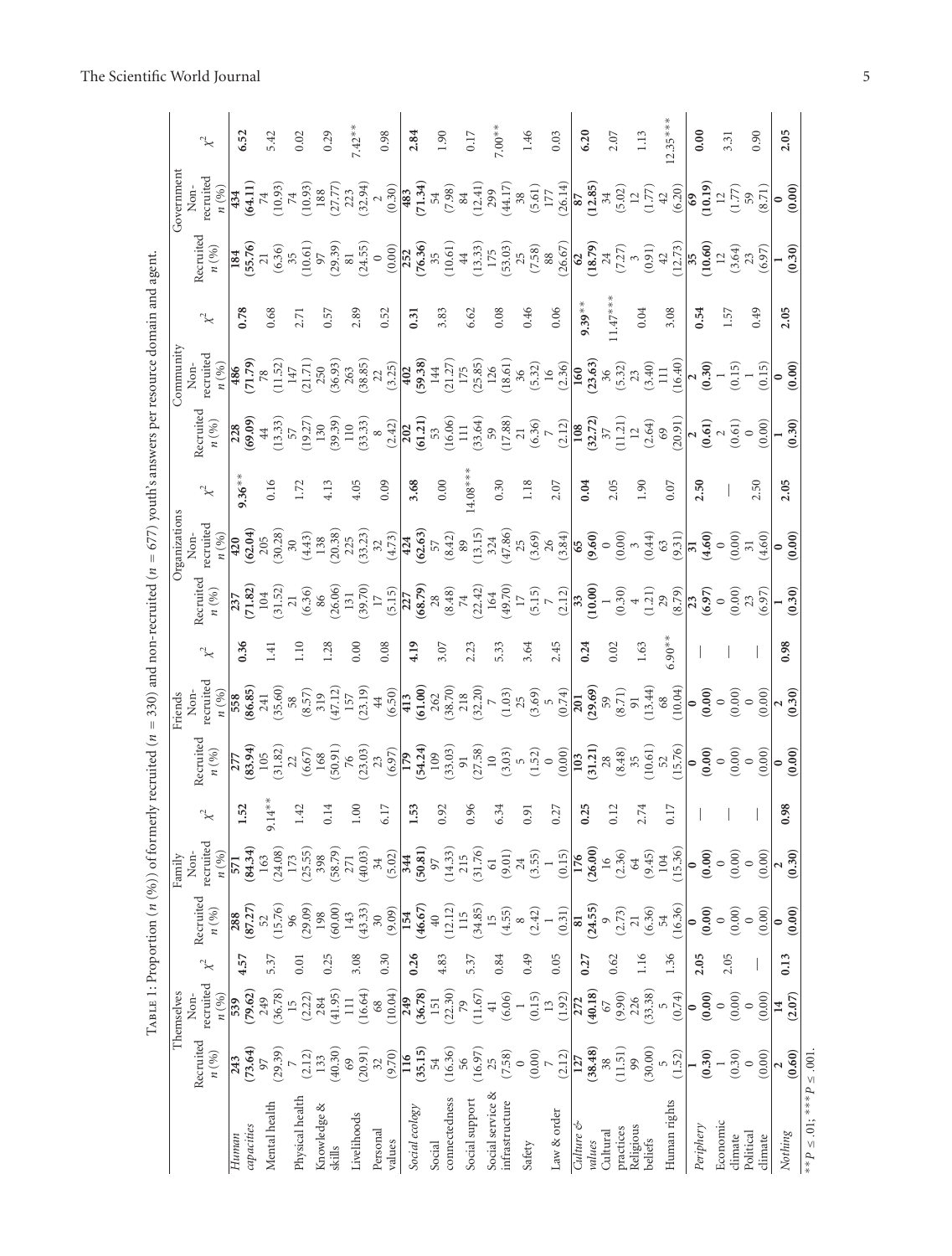|               |                                                                                                                                                                                             | Typers 5. Loring 1. Loring and the process of the control of the collection of the collection of the collection of the collection of the collection of the collection of the collection of the collection of the collection of |                                                                                                                                                                                                    |                                                                                                                                                                                               |
|---------------|---------------------------------------------------------------------------------------------------------------------------------------------------------------------------------------------|--------------------------------------------------------------------------------------------------------------------------------------------------------------------------------------------------------------------------------|----------------------------------------------------------------------------------------------------------------------------------------------------------------------------------------------------|-----------------------------------------------------------------------------------------------------------------------------------------------------------------------------------------------|
|               | Human Capital $(n, \%)$                                                                                                                                                                     | Social ecology $(n, \%)$                                                                                                                                                                                                       | Culture and values $(n, 96)$                                                                                                                                                                       | Periphery (n, %)                                                                                                                                                                              |
|               | to do agricultural activities (KS)<br>(49, 14.85)                                                                                                                                           | organizations and ask for<br>to take their problem to<br>support (SSI) (18, 5.46)                                                                                                                                              | to pray to God (RB) (57, 17.27)                                                                                                                                                                    | development of the country (EC)<br>to work hard for the<br>(1, 0.30)                                                                                                                          |
| Themselves    | to forget about the past (MH)<br>to start or continue studying<br>$(KS)$ $(42, 12.73)$<br>(32, 9.70)                                                                                        | self-help group (SS) (13, 3.94)<br>organization (SC) (11, 3.33)<br>to organize themselves in a<br>to join a youth club or                                                                                                      | to always put God first (RB) (25,<br>to behave respectful to others<br>$(CP)$ (15, 4.55)<br>7.58)                                                                                                  |                                                                                                                                                                                               |
| Family        | balanced diet (PH) (68, 20.61)<br>and training (KS) (149, 45.15)<br>to support them in education<br>requirements $(L)$ $(76, 23.03)$<br>to feed them properly with<br>to provide them basic | to give them parental care (SS)<br>to stay close to them (SC) (15,<br>to show love to them (SS) (38,<br>(50, 15.15)<br>11.52)<br>4.55)                                                                                         | to avoid mistreating them (HR)<br>the other children in the family<br>to avoid segregating them from<br>to avoid isolating them from<br>others (HR) (7, 2.12)<br>$(HR)$ $(22, 6.67)$<br>(11, 3.33) |                                                                                                                                                                                               |
| Friends       | to counsel them $(MH)$ $(30, 9.09)$<br>to share their properties with<br>to give them advice (KS) (99,<br>them $(L)$ $(29, 8.79)$<br>30.00)                                                 | to show love to them $(SS)$ $(38,$<br>to stay close to them $(SC)$ $(54,$<br>to play games with them (SS)<br>(32, 9.70)<br>11.52)<br>16.36                                                                                     | to do storytelling with them $(CP)$<br>to treat them equally to other<br>to avoid insulting them (HR)<br>children (HR) (11, 3.33)<br>(25, 7.58)<br>(17, 5.15)                                      |                                                                                                                                                                                               |
| Organizations | to give them scholastic materials<br>and training (KS) (203, 61.52)<br>to support them in education<br>requirements $(L)$ (60, 18.18)<br>to provide them basic<br>$(L)$ (59, 17.88)         | to build schools (SSI) (12, 3.64)<br>vulnerable and needy (SSI) (16,<br>to organize care for the most<br>to organize free medical care<br>$(SSI)$ $(30, 9.09)$<br>4.85                                                         | to advocate for these children's<br>to promote the right for good<br>medical care $(HR)$ $(1, 0.30)$<br>friendly way (HR) (1, 0.30)<br>to talk to them in a good,<br>rights (HR) (5, 1.52)         | to encourage and facilitate peace<br>to settle peace in the area (PC)<br>political affairs (PC) (1, 0.30)<br>talks with the rebels (PC) (2,<br>to monitor country-level<br>(3, 0.91)<br>0.61) |
| Community     | to give them clothes and shoes<br>to support them in education<br>and training (KS) (74, 22.42)<br>properly (PH) (52, 15.76)<br>to make sure they are fed<br>$(L)$ (34, 10.30)              | to welcome them back when they<br>to care for them as their children<br>to show love to them (SS) (17,<br>return (SC) (16, 4.85)<br>(SS) (24, 7.27)<br>5.15)                                                                   | to introduce them to community<br>to treat them equally to other<br>to avoid insulting them (HR)<br>members of the community<br>norms $CP$ $(15, 4.55)$<br>$(HR)$ $(29, 8.79)$<br>(12, 3.64)       | development of the country (EC)<br>to work hard for the<br>(2, 0.61)                                                                                                                          |
| Government    | and training (KS) (106, 32.12)<br>to support them in education<br>requirements $(L)$ $(42, 12.73)$<br>to give them food and water<br>to provide them basic<br>$(PH)$ $(37, 11.21)$          | to provide free medical care (SSI)<br>to build schools (SSI) (29, 8.79)<br>to organize affordable or free<br>education (SSI) (48, 14.55)<br>(26, 7.88)                                                                         | to support them equally to other<br>to make sure their rights are not<br>to control if they are taken back<br>to school (HR) (4, 1.21)<br>abused (HR) (6, 1.82)<br>citizen (HR) (5, 1.52)          | to build peace and stability in the<br>to create job opportunities (EC)<br>to organize peace talks with the<br>country (PC) (27, 8.18)<br>rebels (PC) (9, 2.73)<br>(16, 4.85)                 |
|               | human rights; EC: economic climate; PC: political climate.                                                                                                                                  | MH: mental health; PH: physical health; KS: knowledge and skills; L: livelihoods; SC: social connectedness; SS: social support; SSI: social service and infrastructure; CP: cultural practices: RB: religious beliefs; HR:     |                                                                                                                                                                                                    |                                                                                                                                                                                               |

 $T_{AB, B, E, E}$ ? Formerly recruited vouth's most frequently reported items for each agent and resource domain. Table 2: Formerly recruited youth's most frequently reported items for each agent and resource domain.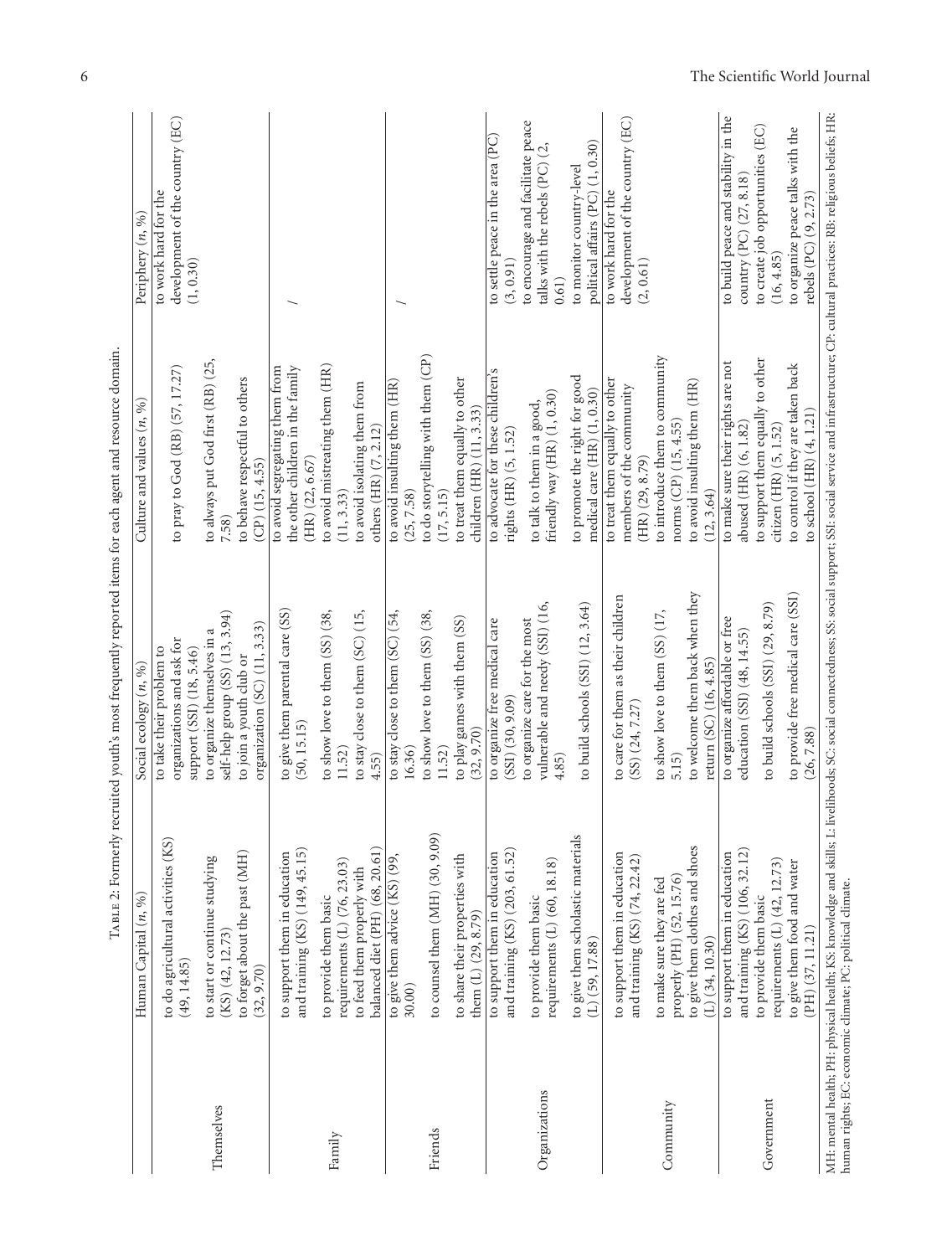

FIGURE 2: Proportion of formerly recruited (a) and non-recruited (b) youth's answers per resource domain and agent.

challenges. In the wake of armed conflict, formerly recruited young people may particularly face challenges related to the mental health consequences of their augmented exposure to war-related adversity and to the educational and economic impact of child soldiering [5, 7, 34]. This might explain their high demand for support in these domains and shows that there is a considerable need for specific individualized support to strengthen young people whose human capital has been threatened or affected and who consequently may experience substantial distress in the aftermath of child soldiering [1]. According to the participants of this study, such support can largely be provided by support figures among their kith and kin, but to a considerable extent also by the community-based, humanitarian, and governmental support structures.

In addition, there is a great deal of recommendations that represent nonspecific and communal support, given that these pertain to the social and cultural fabric. The need for support of the social ecology might be explained by the fact that the impact of war is in part influenced by the extent to which social networks, public facilities, and customary practices are affected and hence limited in their supportive capacities [1, 19]. To offset the loss of social capital, social connectedness may reduce alienation and install a sense of belonging in the aftermath of child soldiering [35, 36]. Further, social support has consistently been associated with better psychosocial well-being and stronger resilience of formerly recruited youth, for it strengthens people's capacities to deal with challenges [37, 38]. Social services and infrastructure related to education, healthcare, and development among others are indispensable for human welfare. It should be noted that the limited reports with regard to safety and law and order may have been biased by the current, relatively stable and peaceful post-conflict status of northern Uganda, whereas this in the midst of conflicts is rather a primary concern and important duty to protect young people's well-being [39]. All this shows that support in the aftermath of war should work on the reconstruction of the social fabric and on the development of social capacities to support members who are in need of particular support

[1, 40]. According to the participants, such support can in the first place be provided by formal support structures such as governments and organizations, but also considerably by communities, friends, and families who are at the heart of the social environment.

Support for culture and values was less reported, though still requires considerable attention from informal and formal agents. Support in this domain should mainly be oriented to human rights issues and cultural practices. During and following warfare, grave abuses may occur that defy basic human rights, and formerly recruited young people may in particular experience subjugation and discrimination, which possibly explains their need for support in this area [12]. War also often erodes the culture that unites people and constructs a shared identity, and that forms the framework for cultural-specific manifestations of challenges and responses to it [1, 19]. Support for cultural practices and values therefore is important to reinstall communal life and stimulate cooperative, indigenous responses to encountered challenges. Informal support systems fulfill an important role in reconnecting formerly recruited youth to contextuallyappropriate ways of meaning-making and living, grounded in cultural, ideological, and spiritual frameworks [19]. Formal support systems should in their efforts build upon these informal and culturally grounded approaches [1, 19, 20, 40].

Influences of the broader context are still relevant to the formerly recruited youth, albeit apparently to a lesser extent. These peripheral factors are mainly considered to be an issue of the government that bears a duty with regard to the economic and political climate of the country. The latter should be supported by organizations [41]. The emphasis on the three core domains of resources confirms the importance of support that covers the broad range of human, social and cultural capital. It also indicates that former child soldiers' trajectories to resilience are ideally scaffolded by human, social, and cultural resources [12, 19, 20].

In addition, the study explored similarities and differences between the perception of formerly recruited and non-recruited participants concerning the contribution that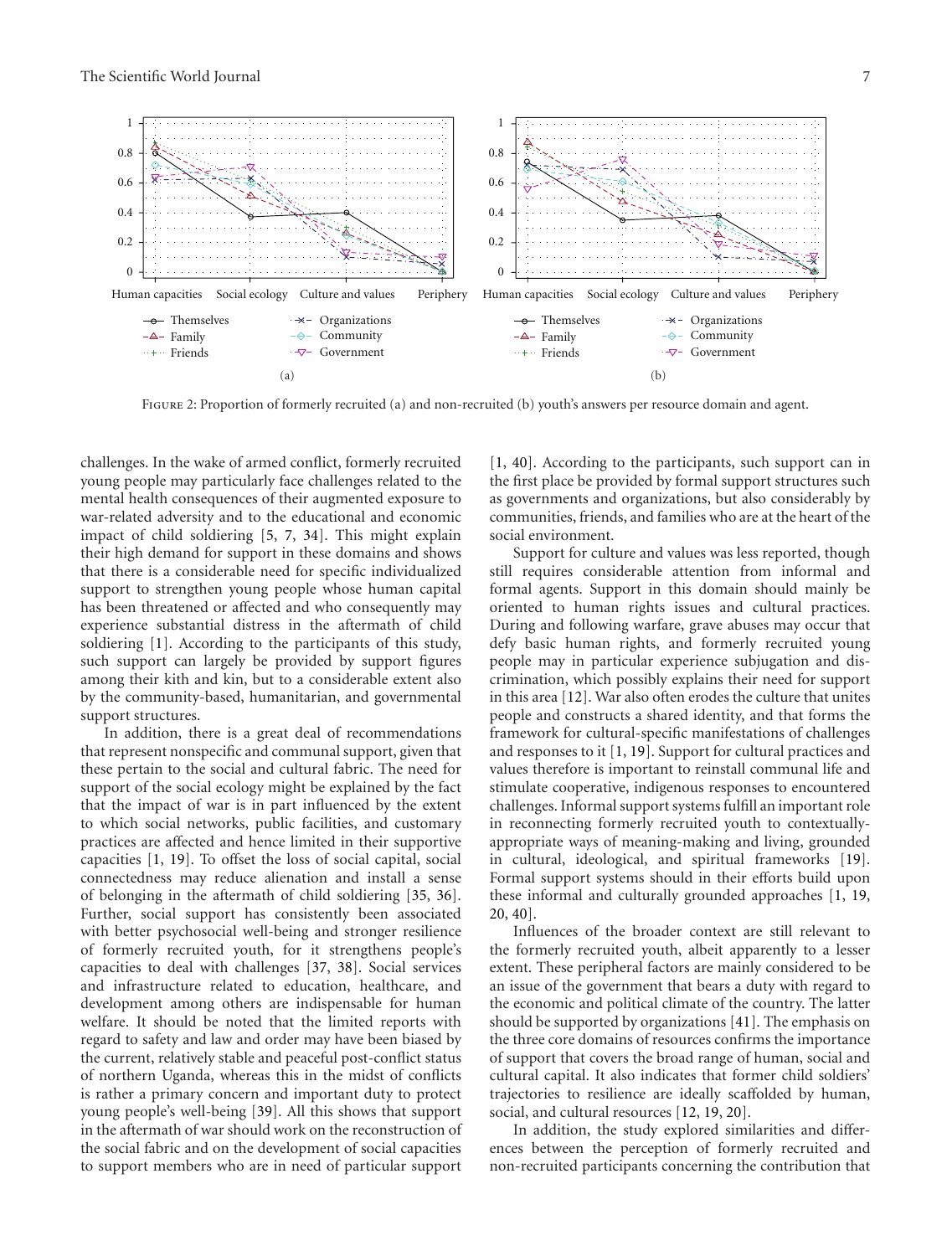various informal and formal agents can make to these resource domains. The aim of this comparison was to obtain a preliminary insight into whether former child soldiers' perspectives are endorsed by agents in their environment. The results showed some significant differences that suggest that the participants who were recruited situate more supports outside themselves and their families than is acknowledged or supported by their non-recruited age mates. Nonetheless, the overall distribution patterns of resources showed that formerly recruited and non-recruited young people generally shared the same perspective on support for former child soldiers. This reveals that the age mates acknowledge the important supportive role to be played by environmental agents, and that they are willing to invest and exchange their own and communal resources in support of formerly recruited young people. However, formerly recruited young people themselves are also expected to not only invest in their own capacities, but to make a contribution to their social ecology and to the culture and values of their community. Such investment in the socio-cultural fabric may be warranted when they aim to obtain access to the rich reservoir of communal resources in their environment, that can help to deal with loss brought forth by child soldiering and to offset ensuing challenges that may occur in the aftermath [25]. Various support figures and systems can act as mediator to obtain these communal resources [22]. The active role assigned to the various agents shows that successful transition of former child soldiers requires a network of close, informal support systems and professional support structures [1, 42]. Regarding the informal support initiatives in the community, the diversity of supports and the considerable contribution to various domains points to "community resilience". The role fulfilled by formal support systems in addition to the organic resilience of communities indicates that wider ecological levels are also rich reservoirs of resources that can be invested in service of war-affected individuals and communities. Consequently, the term "ecological resilience" is often preferred [43].

The high similarity of items across informal and formal agents indicates that all agents are supposed to work toward similar goals and largely must support the same resource domains. This recommends collaborative initiatives, whereby local informal support systems within the community report to formal agents about the resources at their disposal and about their ongoing initiatives to deliver the required support. Formal support systems may in turn strengthen the local capacities by revitalizing, augmenting or formalizing the support offered by communities [19, 20, 35, 40]. Such community-based initiatives in support of former child soldiers may create an environment that fosters resource engagement and exchange, and eventually resilience of former child soldiers [44]. With regard to the role to fulfill by formal support systems, this implies that the locus of support should be communal rather than solely individual, and that their interventions should target affected communities [12]. The orientation of support to individual human resources and collective social-cultural resources indicates that specific interventions for formerly recruited youth should not be singled out, yet be integrated into

wider support systems. Additionally, former child soldiers' request for support on various resource domains indicates that they do not necessarily need a singular nor an utmost specialized kind of support. This implies that supports for former child soldiers should be part of a comprehensive, multilevel initiative that operates on the individual, social and cultural dimensions of life [1, 40, 41, 45].

These findings should be interpreted in the light of the methodological limitations of this study. To begin with, when asked to share perspectives on desirable support, people are likely to favor direct needs satisfaction to compensate direct resource loss [21, 22]. As a consequence, it is possible that certain types of support have been underestimated and therefore were not reported, yet they could make a valuable contribution in a rather indirect manner or in the longer term. Thus, the motivation for direct needs satisfaction might have biased the participants' responses. Moreover, the hypothetical question on what might be done to support formerly recruited young people may inadvertently have raised the expectation of actually acquiring the requested support. This implies the possibility that the participants exaggerated their recommendations for informal and formal support systems, while neglecting their extant resources in hopes of emphasizing the much needed additional support [46]. Moreover, the difference in written and oral administration of the questionnaire might have generated an inadvertent bias in the data collection. Another constraint is related to the limited perspectives included in this study, given that only the non-recruited age mates were heard as representatives of the different informal and formal agents. In order to evaluate whether former child soldiers' requests for support can rely on social backing and are feasible, a thorough examination of the perspectives and resources of all different agents should occur. This could facilitate a better estimation of the extent to which formerly recruited young people's needs can be satisfied or are frustrated by environmental support systems, which is an important determinant of well-being [47].

#### **Acknowledgments**

This study was supported by the Service Peace Building of the Federal Public Service Foreign Affairs, Foreign Trade and Development Cooperation. The authors wish to acknowledge the invaluable help of the dedicated research assistants as well as the cooperative principals and LC1 chairpersons who have facilitated this research considerably. Sincere gratitude and appreciation go in particular to the participants of this study.

#### **References**

- [1] J. Barenbaum, V. Ruchkin, and M. Schwab-Stone, "The psychosocial aspects of children exposed to war: practice and policy initiatives," *Journal of Child Psychology and Psychiatry and Allied Disciplines*, vol. 45, no. 1, pp. 41–62, 2004.
- [2] Coalition to Stop the Use of Child Soldiers, *Child Soldiers. Global Report 2008*, Coalition to Stop the Use of Child Soldiers, London, UK, 2008.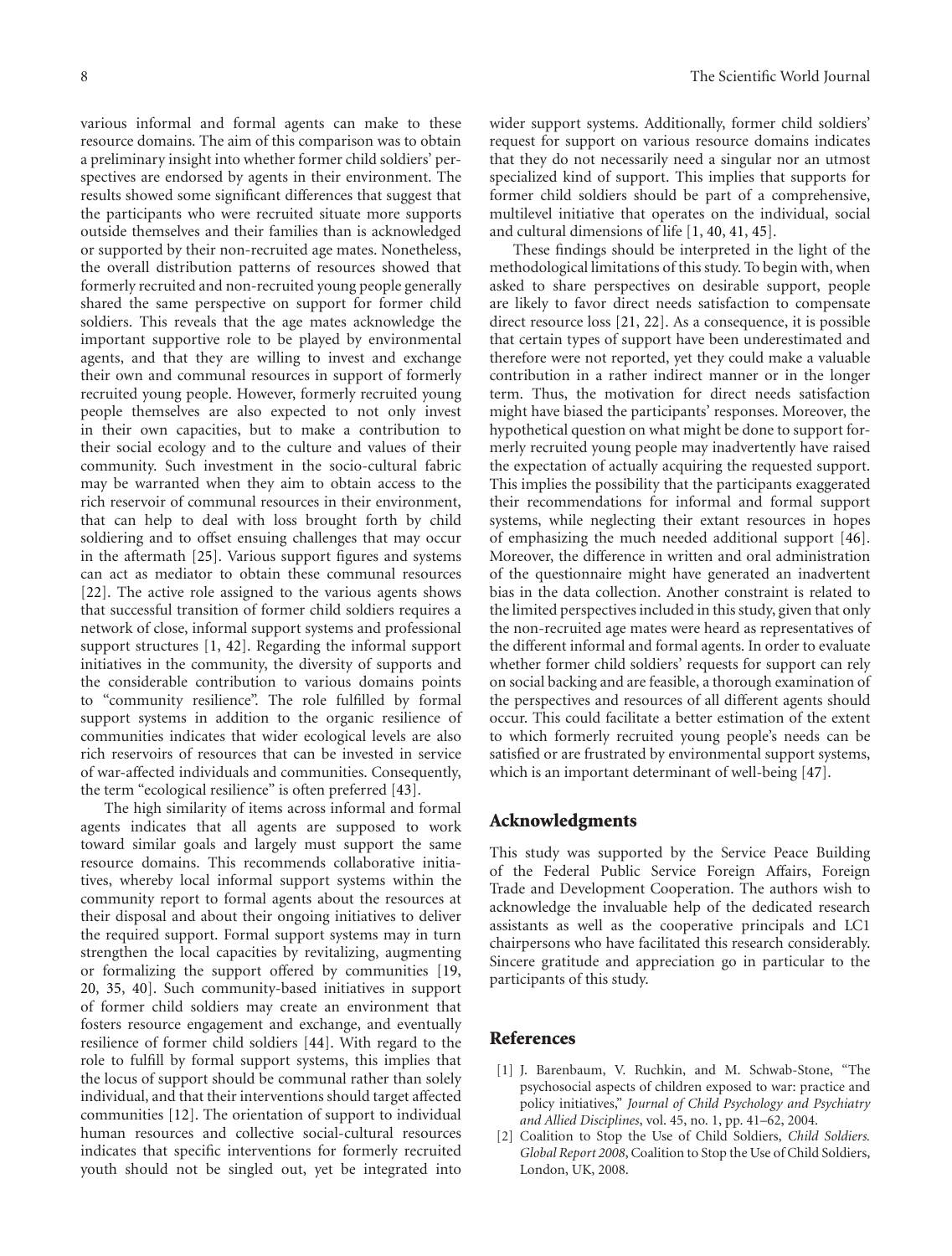- [3] J. Annan, C. Blattman, and R. Horton, *The State of Youth and Youth Protection in Northern Uganda*, Unicef, New York, NY, USA, 2006.
- [4] S. Vindevogel, K. Coppens, I. Derluyn et al., "Forced conscription of children during armed conflict experiences of former child soldiers in Northern Uganda," *Child Abuse & Neglect*, vol. 35, no. 7, pp. 551–562, 2011.
- [5] C. Blattman and J. Annan, "Child combatants in northern Uganda reintegration myths and realities," in *Security and Post-Conflict Reconstruction Dealing with Fighters in the Aftermath of War*, R. Muggah, Ed., pp. 103–126, Routledge, New york, NY, USA.
- [6] I. Derluyn, E. Broekaert, G. Schuyten, and E. de Temmerman, "Post-traumatic stress in former Ugandan child soldiers," *Lancet*, vol. 363, no. 9412, pp. 861–863, 2004.
- [7] U. Moscardino, S. Scrimin, F. Cadei, and G. Altoe, "Mental ` health among former child soldiers and never-abducted children in Northern Uganda," *The Scientific World Journal*, vol. 2012, Article ID 367545, 7 pages, 2012.
- [8] J. Okello, T. S. Onen, and S. Musisi, "Psychiatric disorders among war-abducted and non-abducted adolescents in Gulu district, Uganda: a comparative study," *African Journal of Psychiatry*, vol. 10, no. 4, pp. 225–231, 2007.
- [9] T. S. Betancourt, R. T. Brennan, J. Rubin-Smith, G. M. Fitzmaurice, and S. E. Gilman, "Sierra Leone's former child soldiers: a longitudinal study of risk, protective factors, and mental health," *Journal of the American Academy of Child and Adolescent Psychiatry*, vol. 49, no. 6, pp. 606–615, 2010.
- [10] G. A. Fernando, K. E. Miller, and D. E. Berger, "Growing pains: the impact of disaster-related and daily stressors on the psychological and psychosocial functioning of youth in Sri Lanka," *Child Development*, vol. 81, no. 4, pp. 1192–1210, 2010.
- [11] K. E. Miller and A. Rasmussen, "War exposure, daily stressors, and mental health in conflict and post-conflict settings: bridging the divide between trauma-focused and psychosocial frameworks," *Social Science and Medicine*, vol. 70, no. 1, pp. 7–16, 2010.
- [12] Psychosocial Working Group (PWG), *Psychosocial Intervention in Complex Emergencies: A Conceptual Framework*, Psychosocial Working Group Secretariat, Edinburgh, UK, 2002.
- [13] J. Goodhand and D. Hulme, "From wars to complex political emergencies: understanding conflict and peace-building in the new world disorder," *Third World Quarterly*, vol. 20, no. 1, pp. 13–26, 1999.
- [14] D. J. Keen, *Complex Emergencies*, Polity Press, Cambridge, UK, 2008.
- [15] D. Summerfield, "A critique of seven assumptions behind psychological trauma programmes in war-affected areas," *Social Science and Medicine*, vol. 48, no. 10, pp. 1449–1462, 1999.
- [16] B. Wisner and J. Adams, *Environmental Health in Emergencies and Disasters: A practical Guide*, WHO, Geneva, Switzerland, 2002.
- [17] A. Ager, N. Boothby, and M. Bremer, "Using the 'protective environment' framework to analyse children's protection needs in Darfur," *Disasters*, vol. 33, no. 4, pp. 548–573, 2009.
- [18] K. E. Miller and L. M. Rasco, "An ecological framework for addressing the mental health needs of refugee communities," in *The Mental Health of Refugees: Ecological Approaches to Healing and Adaptation*, K. E. Miller and L. M. Rasco, Eds., pp. 1–64, Lawrence Erlbaum Associates, Mahwah, NJ, USA, 2004.
- [19] M. Wessells, *Child Soldiers: From Violence to Protection*, Harvard University Press, London, UK, 2006.
- [20] N. Boothby, A. Strang, and M. Wessells, *A World Turned*
- *Upside Down: Social Ecological Approaches to Children in War Zones*, Kumarian Press, Bloomfield, Conn, USA, 2006. [21] S. E. Hobfoll, *The Ecology of Stress*, Hemisphere, Washington,
- DC, USA, 1988.
- [22] S. E. Hobfoll, "Conservation of resources: a new attempt at conceptualizing stress," *American Psychologist*, vol. 44, no. 3, pp. 513–524, 1989.
- [23] U. Bronfenbrenner, *The Ecology of Human Development Experiments by Nature and Design*, Harvard University Press, Cambridge, Mass, USA, 1979.
- [24] M. Rutter, "Implications of resilience concepts for scientific understanding," *Annals of the New York Academy of Sciences*, vol. 1094, pp. 1–12, 2006.
- [25] S. E. Hobfoll, "The influence of culture, community, and the nested-self in the stress process: advancing conservation of resources theory," *Applied Psychology*, vol. 50, no. 3, pp. 337– 421, 2001.
- [26] S. E. Hobfoll, "Conservation of resource caravans and engaged settings," *Journal of Occupational and Organizational Psychology*, vol. 84, no. 1, pp. 116–122, 2011.
- [27] M. de Bruijne, A. Boin, and M. van Eeten Resilience, "Exploring the concept and its meanings," in *Designing Resilience Preparing for Extreme Events*, L. K. Comfort, A. Boin, and C. C. Demchak, Eds., pp. 13–32, University of Pittsburgh Press, Pittsburgh, Pa, USA, 2010.
- [28] M. Wessells, "Psychosocial well-being and the integration of war-affected children toward a community resilience approach," in *Re-Member: Rehabilitation, Reintegration and Reconciliation of War-Affected Children*, I. Derluyn, C. Mels, S. Parmentier, and W. Vandenhole, Eds., pp. 57–75, Intersentia, Cambridge, UK, 2012.
- [29] S. E. Hobfoll, *Stress, Culture, and Community the Psychology and Philosophy of Stress*, Plenum, New York, NY, USA, 1998.
- [30] T. S. Betancourt, J. Agnew-Blais, S. E. Gilman, D. R. Williams, and B. H. Ellis, "Past horrors, present struggles: the role of stigma in the association between war experiences and psychosocial adjustment among former child soldiers in Sierra Leone," *Social Science and Medicine*, vol. 70, no. 1, pp. 17–26, 2010.
- [31] S. Vindevogel, M. de Schryver, E. Broekaert, and I. Derluyn, "Challenges faced by former child soldiers in the aftermath of war in Uganda," *Journal of Adolescent Health*. In press.
- [32] M. Wessells, "Supporting the mental health and psychosocial well-being of former child soldiers," *Journal of the American Academy of Child and Adolescent Psychiatry*, vol. 48, no. 6, pp. 587–590, 2009.
- [33] S. Vindevogel, M. Wessells, M. de Schryver et al., "Dealing with the consequences of war: resources for former child soldiers in northern Uganda," *American Journal of Orthopsychiatry*. In press.
- [34] C. Blattman and J. Annan, "The consequences of child soldiering," *Review of Economics and Statistics*, vol. 92, no. 4, pp. 882–898, 2010.
- [35] J. Annan, M. Brier, and F. Aryemo, "From 'Rebel' to 'Returnee': daily life and reintegration for young soldiers in Northern Uganda," *Journal of Adolescent Research*, vol. 24, no. 6, pp. 639–667, 2009.
- [36] L. Cortes and M. J. Buchanan, "The experience of columbian child soldiers from a resilience perspective," *International Journal for the Advancement of Counselling*, vol. 29, no. 1, pp. 43–55, 2007.